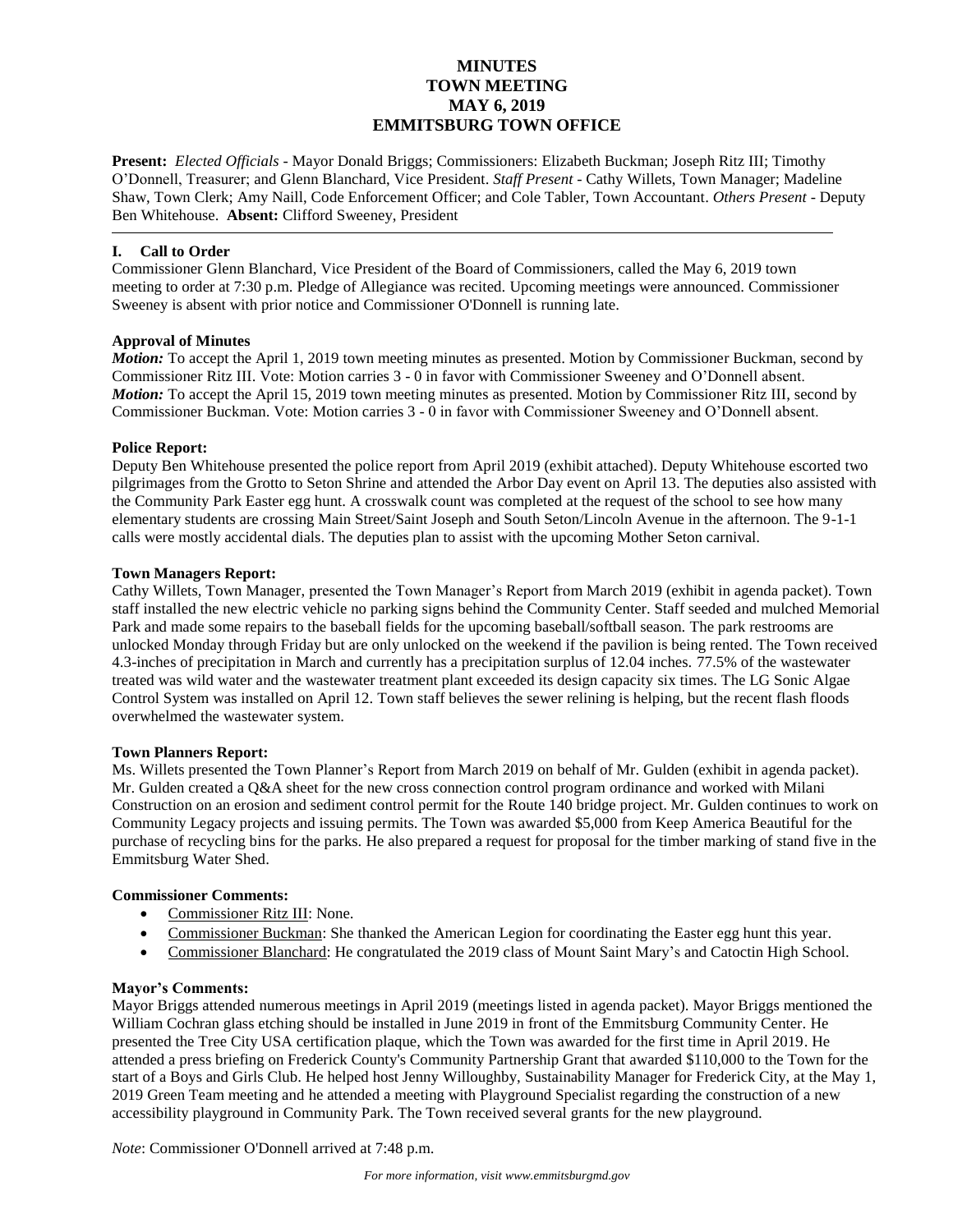### **Commissioner Comments Continued:**

 Commissioner O'Donnell: He explained his tardiness was due to an award ceremony for his daughter. Also, Recreational Equipment International (REI) created a nationwide trail program that they plan to kick-off with Emmitsburg Trails on June 30<sup>th</sup>. He also attended the 50-year anniversary of the Seton Center.

#### **Public Comments:**

*Brenden Mahoney, 3510 Worthington Blvd, Frederick -* He explained he is attending on behalf of Senator Michael Hough's office. He encouraged the Board to reach out with any questions, concerns or grant support letters. The Board requested the attendance of Senator Michael Hough at Community Heritage Day on June 29, 2019.

#### **Administrative Business:**

None.

**Consent Agenda:** None.

#### **Treasurer's Report:**

Commissioner O'Donnell presented the Treasurer's Report for April 2019 (exhibit in agenda packet). The operating balance forward is \$5,479,059. The top ten check amounts are listed.

#### **Planning Commission Report:**

None. The next meeting is May 28, 2019.

#### **II. Agenda Items**

Agenda #1- Approval of the Fiscal Year (FY) 2020 Frederick County Sheriff's Office Contract for Consideration: Ms. Willets explained the contract has a 2.89% increase (or \$8,221) due to salary merit increase and some changes in the fringe costs. The total cost will be \$284,624. Mayor Briggs is satisfied with the services and would like to continue. *Motion***:** To accept the fiscal year 2020 Frederick County Sheriff's Office contract as presented. Motion by Commissioner O'Donnell, second by Commissioner Buckman. Vote: Motion carries 4 – 0 in favor, Commissioner Sweeney absent.

Agenda #2- Sponsorship of Catoctin High School's Showing of Heroin's Grip Movie for Consideration: Mayor Briggs explained he will be funding a \$250 donation out of his discretionary fund, so a vote is not needed. Thurmont's Mayor Kinnaird will be funding \$250 also. *Conrad Weaver, 343 Mountaineers Way*, explained heroin epidemic is nationwide and the film is going to be shown in Texas, New Jersey and other states soon. He invited the Board of Commissioners and the public to attend the May 21, 2019 showing at 7:00 p.m. He explained the community needs to come together to address the issue. Mayor Briggs thanked Mr. Weaver for his service. The Board stated their support of the Mayor's sponsorship.

Agenda #3 - Fiscal Year (FY) 2020 Budget for Discussion and Possible Consideration: Mr. Tabler read the budget summary from the April 15, 2019 town meeting. Mr. Tabler and Ms. Willets highlighted various aspects of the fiscal year (FY) 2020 budget using a PowerPoint:

- **Exercise:** The general fund revenue will increase by 5%. The total revenue will be \$1,930,232.
- **Expenses:** Mr. Tabler and Ms. Willets reviewed the expenses of each department in ascending order:
	- o **Department 10 (Legislative & Executive):** The Board requested the breakdown of special events (6901) expenses, which includes more Christmas decorations on Main Street, more composting bins, a community shred day, National Night Out and the Boys and Girls Club sponsorship.
	- o **Department 12 (Planning & Zoning):** The Board requested a breakdown of the forestry (5601) line, which is for future forestry expenses. The education (5401) increase is to train the town planner on GIS.
	- o **Department 13 (Financial):** Bad debt expenses (5310) is an auditing requirement for booking outstanding personal property tax balances.
	- o **Department 15 (Buildings):** Town staff would like to add a drop box to the town office for after hours. The Board requested a breakdown of the repairs and maintenance (6200), which will be used to maintain town buildings and complete needed HVAC work in the Community Center. The Town leases the Community Center for \$1 a year in exchange for providing building maintenance.
	- o **Department 20 (Public Safety Police):** No questions from the Board.
	- o **Department 21 (Public Safety Fire & Rescue):** No questions from the Board.
	- o **Department 22 (Other Public Safety):** No questions from the Board.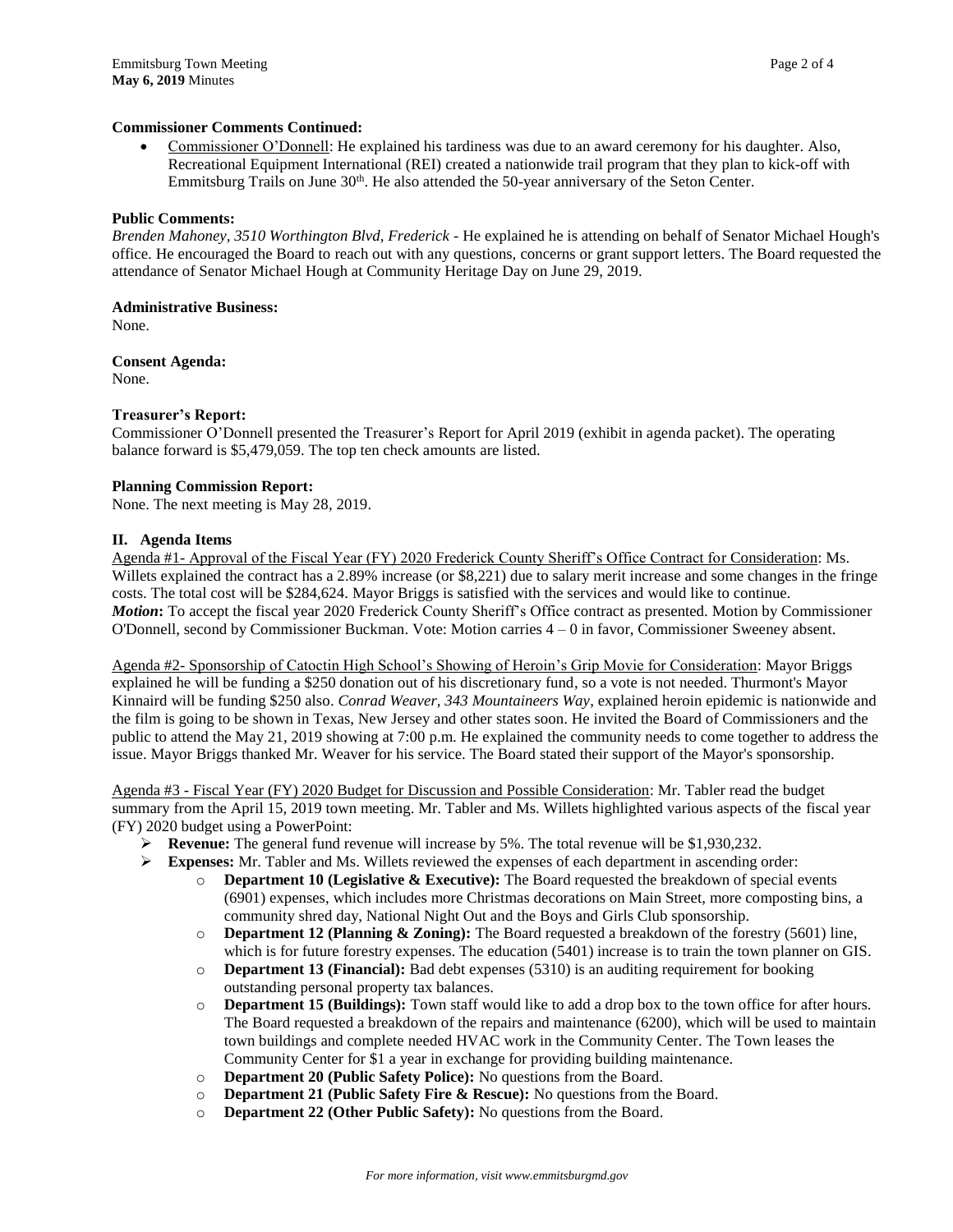- o **Department 30 (Public Works Streets):** Town staff reviewed breakdowns for contractual (5505), other expenses (6100), operating supplies (6100), and repairs and maintenance (6200). Town staff plans to provide sidewalk snow removal in house for the coming winter in an effort to reduce costs.
- o **Department 31 (Refuse):** The increase is due to contractual expenses and tipping fees. Town staff would like to research curbside yard waste pick-up. Mayor Briggs explained composting and recycling will reduce tipping fees and extend the life of the County landfill.
- o **Department 60 (Parks):** The Board requested a breakdown for special events (6901), which is mainly composed of the farmer's market, park concerts, pool parties and arbor day celebration. Town staff reviewed operating supplies (6110) and repairs and maintenance (6200). The current ball field users pay per field, per season and per tournament, which is used to maintain the ball fields. The Citizen's Advisory Committee would like improvements to the bandstand. Ms. Willets requested Commissioner Buckman send the bandstand recommendations to town staff.
- o **Department 70 (Debt Service):** No questions from the Board.
- **FY 2020 Capital Projects Fund Transfers:** The proposed FY2020 capital fund transfer is \$248,171. Town staff recommends the following interfund transfers:
	- o *\$6,300 to Department 10*: For a new projector for the town meeting room.
	- o *\$37,000 to Department 12, Stormwater management*: For various stormwater projects.
	- o *\$3,000 to Department 12, General*: For art murals in the historic district.
	- o *\$3,500 to Department 15, 22 East Main*: For concrete floor repairs in the garage.
	- o *\$22,000 to Department 15, 140 South Seton*: To install a new bathroom to increase property value.
	- o *\$60,291 to Department 30, Vehicles*: For replace the mini dump truck.
	- o *\$65,000 to Department 30, Streets/Curbs*: For street and sidewalk repairs.
	- o *\$14,600 to Department 30, General*: For the wayside exhibits grant match and tree removal in Town.
	- o \$1,000 to Department 60, Community Garden: Grant match for community garden improvements.
	- o *\$15,000 to Department 60, Pool*: Grant match for new chairs/tables for the pool and pool house rehab.
	- o *\$2,000 to Department 60, Ball fields*: For dugout repairs per LGIT recommendations.
	- o *\$3,000 to Department 60, Park Upgrades*: Grant match for the accessibility playground.
	- o *\$8,000 to Department 60, Town Match Reserve*: Grant match for paving Community Park.
	- o *\$2,000 to Department 60, Trail Maintenance*: For a multi-user trail message Board at Rainbow Lake.
	- o *\$5,480 to Department 60, General*: To complete the board fence in Community Park and the farmer's market. The Board requested the multi-user field get leveled and seeded with natural turf in the future.
- **Department 40 (Water):** The revenue and expenses are down slightly. Town staff highlighted the breakdown of contractual (5505), operating supplies (6110), repairs and maintenance (6200), and chemicals (6150). The LG Sonic Algae Control system has reduced chemical costs and saved about 54 taps worth of water each year.
- **Department 50 (Sewer):** Town staff highlighted breakdowns for contractual (5505), operating supplies (6110), chemicals (6150) and repairs and maintenance (6200). For future infrastructure projects, staff would like to reline Irishtown Road to Creekside Drive and the Post Office to Mother Seton, add a new manhole on East Main Street and replace the Creamery Road pump station, which must be in construction by December 2020.
- **Other Budget Items:** Mr. Tabler highlighted insurance and energy costs. The Town is spending less on energy expenses since the new wastewater treatment plant came online. Town staff reviewed projects and events funded through the FY2019 budget and grants applied for by town staff. Commissioner Blanchard explained Commissioner Sweeney sent him a note in lieu of his absence stating he had no questions or concerns on the FY2020 budget.

Agenda #4 - Fiscal Year (FY) 2020 Salary Chart Adoption for Consideration: Mayor Briggs explained town staff has been doing an excellent job and with the step increase and 2% Cost of Living Adjustment (COLA) the overall salary increase would be 1.3%. He wants to retain current staff in a competitive job market and he believes this will help. The budget and salary chart must be approved together.

Agenda #5- Setting of the Tax Rate for Fiscal Year (FY) 2020 for Consideration: Ms. Willets explained the tax rate should be approved first followed by the salary chart and then the FY2020 budget. *Motion***:** To set the fiscal year 2020 tax rate to remain the same as 2019 at 0.36 per \$100. Motion by Commissioner

O'Donnell, second by Commissioner Ritz III. Vote: Motion carries 4 - 0 in favor, Commissioner Sweeney absent.

*Motion***:** To accept the fiscal year 2020 salary chart as presented by staff. Motion by Commissioner O'Donnell, second by Commissioner Buckman. Ms. Willets requested a modified motion with an ordinance number. *Motion Modified:* To accept the fiscal year 2020 salary chart with ordinance number 19-06. Motion by Commissioner O'Donnell, second by Commissioner Buckman. Vote: Motion carries 4 - 0 in favor, Commissioner Sweeney absent.